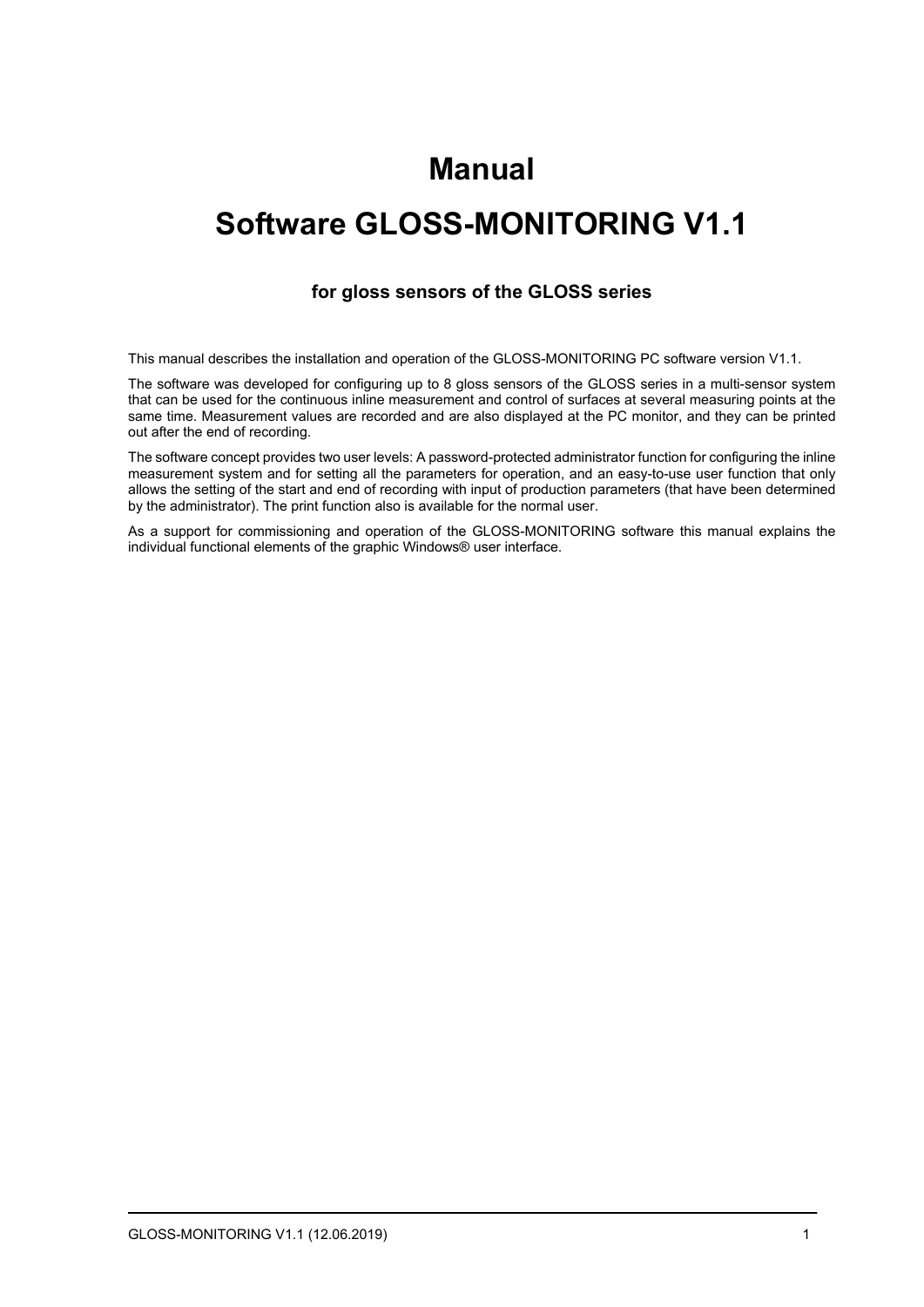#### $\mathbf 0$ **Contents**

|             |                                   | Page |
|-------------|-----------------------------------|------|
| $\mathbf 1$ |                                   |      |
| 2           |                                   |      |
|             | 2.1                               |      |
|             | 211<br>2.1.2<br>213<br>214<br>215 |      |
|             | 216                               |      |

| Shortcuts:  |                 |
|-------------|-----------------|
| <b>SFND</b> | F9              |
| <b>GFT</b>  | F10             |
| GO          | F11             |
| <b>STOP</b> | F <sub>12</sub> |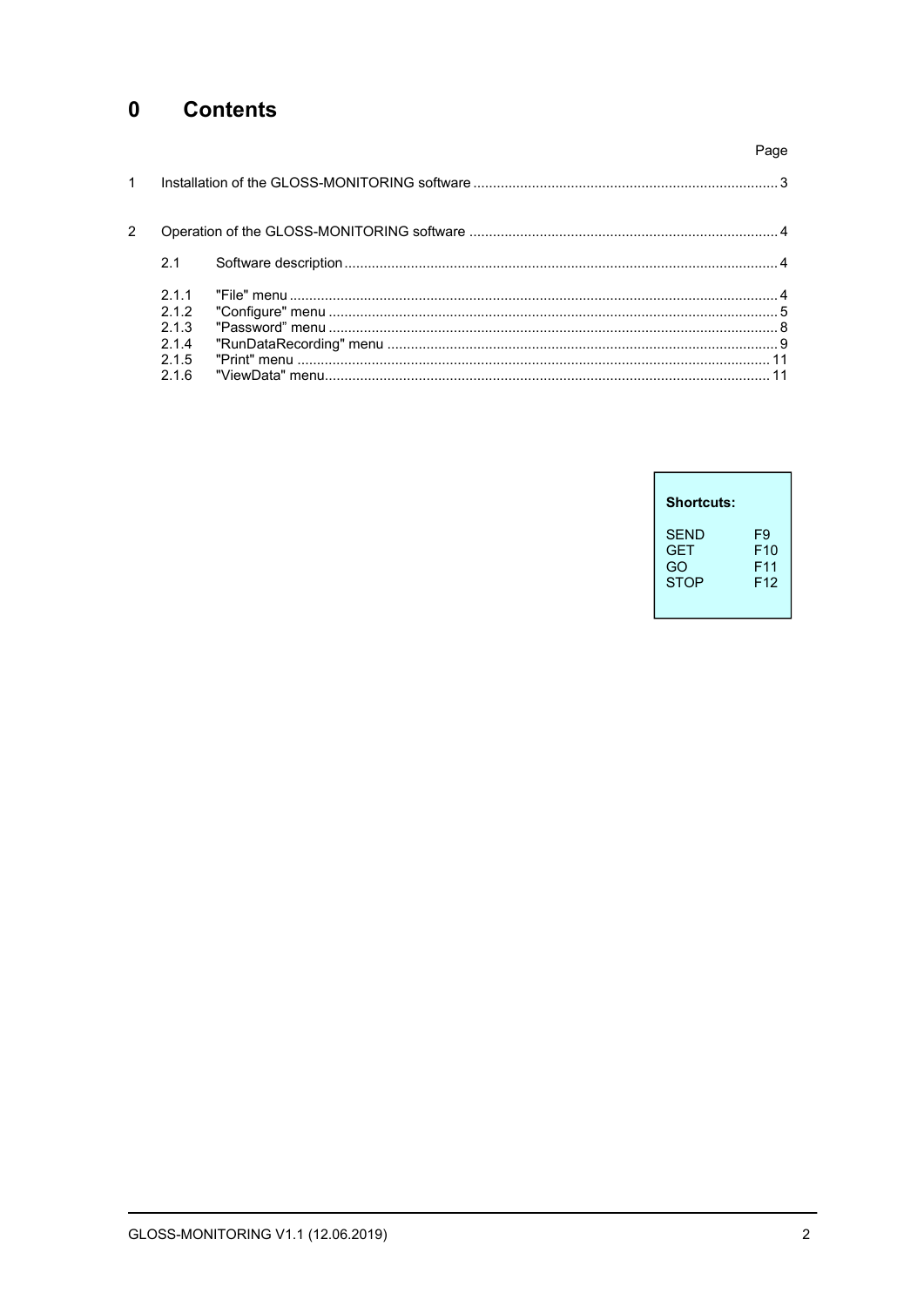# **1 Installation of the GLOSS-MONITORING software**

Hardware requirements for successful installation of the GLOSS-MONITORING software:

- Microsoft® Windows® 7, 8, 10
- IBM PC AT or compatible
- VGA graphics
- Microsoft-compatible mouse
- CD-ROM drive

Г

- Serial RS232 interface at the PC or USB slot
- Cable **cab-las4/PC** for the RS232 interface or **cab-4/USB** for USB slot or **cab-4/ETH** for Ethernet

The GLOSS-MONITORING software can only be installed under Windows. Windows must therefore be started first, if it is not yet running.

Please install the software as described below:

| $\mathbf 1$      | The software can be installed directly from the installation CD-ROM. The CD-ROM contains a<br>folder named INSTALL, where you can find a SETUP program. Start this SETUP program to<br>install the software.                                                                                                   |
|------------------|----------------------------------------------------------------------------------------------------------------------------------------------------------------------------------------------------------------------------------------------------------------------------------------------------------------|
| $\overline{2}$ . | The installation program displays a dialog and suggests to install the software in the<br>C:\"FILENAME" directory on the hard disk.<br>You may accept this suggestion with OK or [ENTER], or you may change the path as desired.                                                                               |
| 3.               | During the installation process a new program group for the software is created in the Windows<br>Program Manager. In this program group an icon for starting the software is created automatically.<br>When installation is successfully completed the installation program displays a "Setup OK"<br>message. |
| 4.               | After successful installation the software can be started with a left mouse button double-click on<br>the icon.                                                                                                                                                                                                |

Windows® is a registered trademark of Microsoft Corp. VGATM is a trademark of International Business Machines Corp. ┑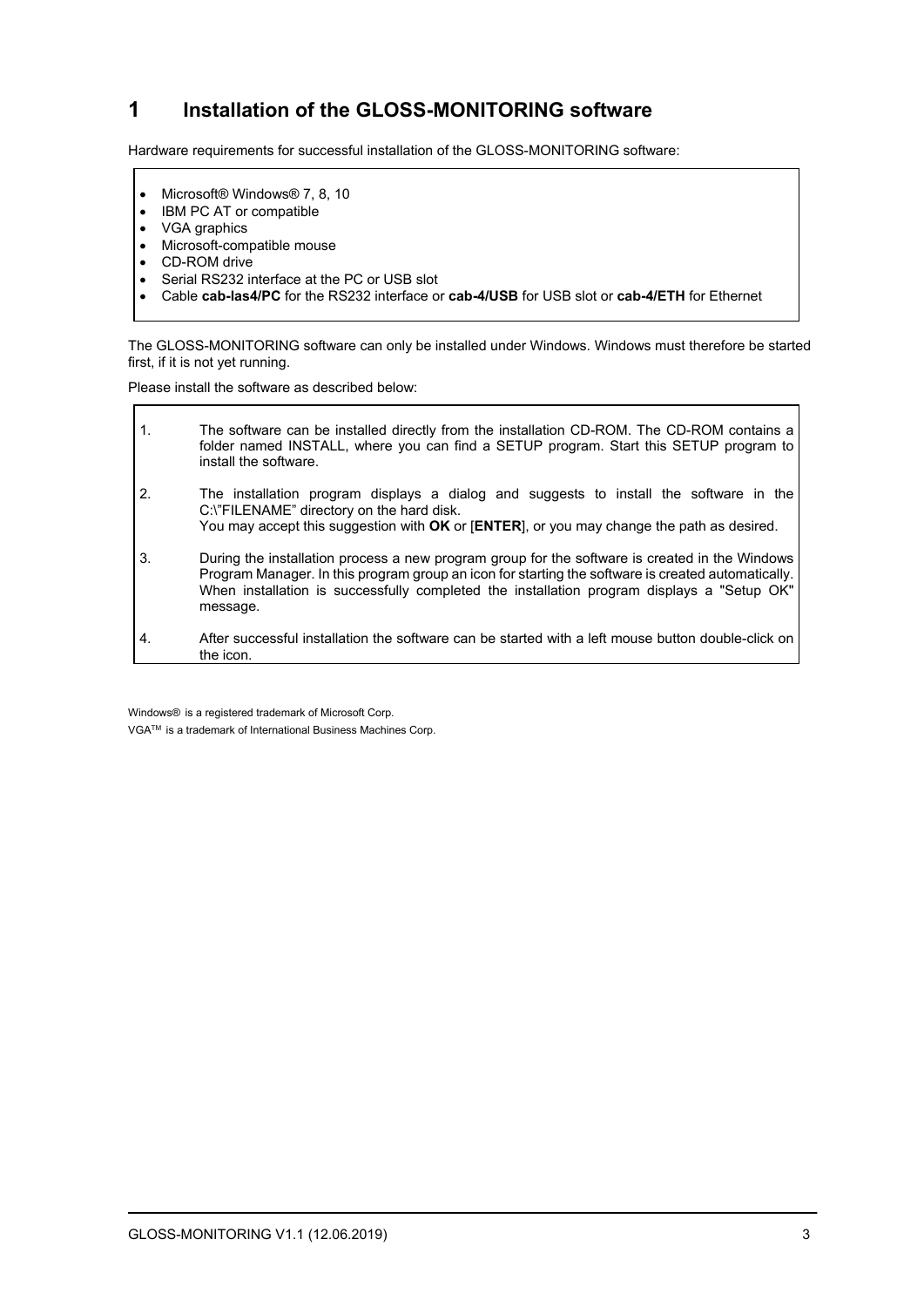# **2 Operation of the GLOSS-MONITORING software**

### **2.1 Software description**

#### **Please read this chapter before you start the process of initialising the software.**

When the **GLOSS-MONITORING** software is started, the following window appears on the Windows user interface. Depending on the settings in the **"Startup Configuration File"**, various elements are displayed.

| GLOSS Monitoring V1.1                                                                                                                                                                                              |                                   |                                   |                      |                   |                                  |     |                        |                                                                                                                                                                                                            |                                     |                      |                      |                   |                     | $\Box$ o $\times$                   |
|--------------------------------------------------------------------------------------------------------------------------------------------------------------------------------------------------------------------|-----------------------------------|-----------------------------------|----------------------|-------------------|----------------------------------|-----|------------------------|------------------------------------------------------------------------------------------------------------------------------------------------------------------------------------------------------------|-------------------------------------|----------------------|----------------------|-------------------|---------------------|-------------------------------------|
| File Configure Password RunDataRecording Print ViewData Language Version!                                                                                                                                          |                                   |                                   |                      |                   |                                  |     |                        |                                                                                                                                                                                                            |                                     |                      |                      |                   |                     |                                     |
|                                                                                                                                                                                                                    |                                   | Sensor 1                          |                      |                   | உடு                              | CNT | $\blacksquare$         |                                                                                                                                                                                                            |                                     | Sensor 2             |                      |                   | $20$ CNT            | $\overline{0}$                      |
| $200 -$<br>$150 -$<br>$\frac{G}{F}$<br>$100 -$<br>$50 -$<br>$0 -$<br>$\uparrow$ 5.0-<br>$\frac{\mathsf{D}}{\mathsf{E}}$<br>$2.5 -$<br>$L = 0.0 -$<br>$\mathsf T$<br>$A -2.5$<br>$+5.0 -$<br><b>SETVAL</b><br>100.0 | <b>TOL</b><br>0.5<br>$\mathbf{1}$ | <b>ACTVAL</b><br>0.0 <sub>1</sub> | <b>DELTA</b><br>0.00 | <b>PP</b><br>0.00 | <b>MEAN</b><br>0.00 <sub>1</sub> |     | <b>STD DEV</b><br>0.00 | $200 -$<br>$150 -$<br>$\frac{G}{F}$<br>$100 -$<br>$50 -$<br>$0 -$<br>⇑<br>$5.0 -$<br>$\frac{D}{E}$<br>$2.5 -$<br>L.<br>$0.0 -$<br>T<br>$A -2.5$<br>$+5.0^{-1}$<br><b>SETVAL</b><br>22.0<br><b>COM PORT</b> | <b>TOL</b><br>1.0<br>$\overline{3}$ | <b>ACTVAL</b><br>0.0 | <b>DELTA</b><br>0.00 | <b>PP</b><br>0.00 | <b>MEAN</b><br>0.00 | <b>STD DEV</b><br>0.00 <sub>1</sub> |
| <b>COM PORT</b>                                                                                                                                                                                                    |                                   |                                   |                      |                   |                                  |     |                        |                                                                                                                                                                                                            |                                     |                      |                      |                   |                     |                                     |
|                                                                                                                                                                                                                    |                                   | Sensor 3                          |                      |                   |                                  |     |                        |                                                                                                                                                                                                            |                                     | SerNo xxx Sensor4    |                      |                   |                     |                                     |

### **2.1.1 "File" menu**

File Configure Tools Password RunDal

Load Configuration File Save Configuration File Save As Startup Configuration File In the **"File"** menu, configuration files that are set under **"Configure"** can be saved to a file or loaded from a file.

The **"Save As Startup Configuration File"** item defines the currently set parameters as startup parameters, i.e. these parameters will be loaded automatically when the software is started.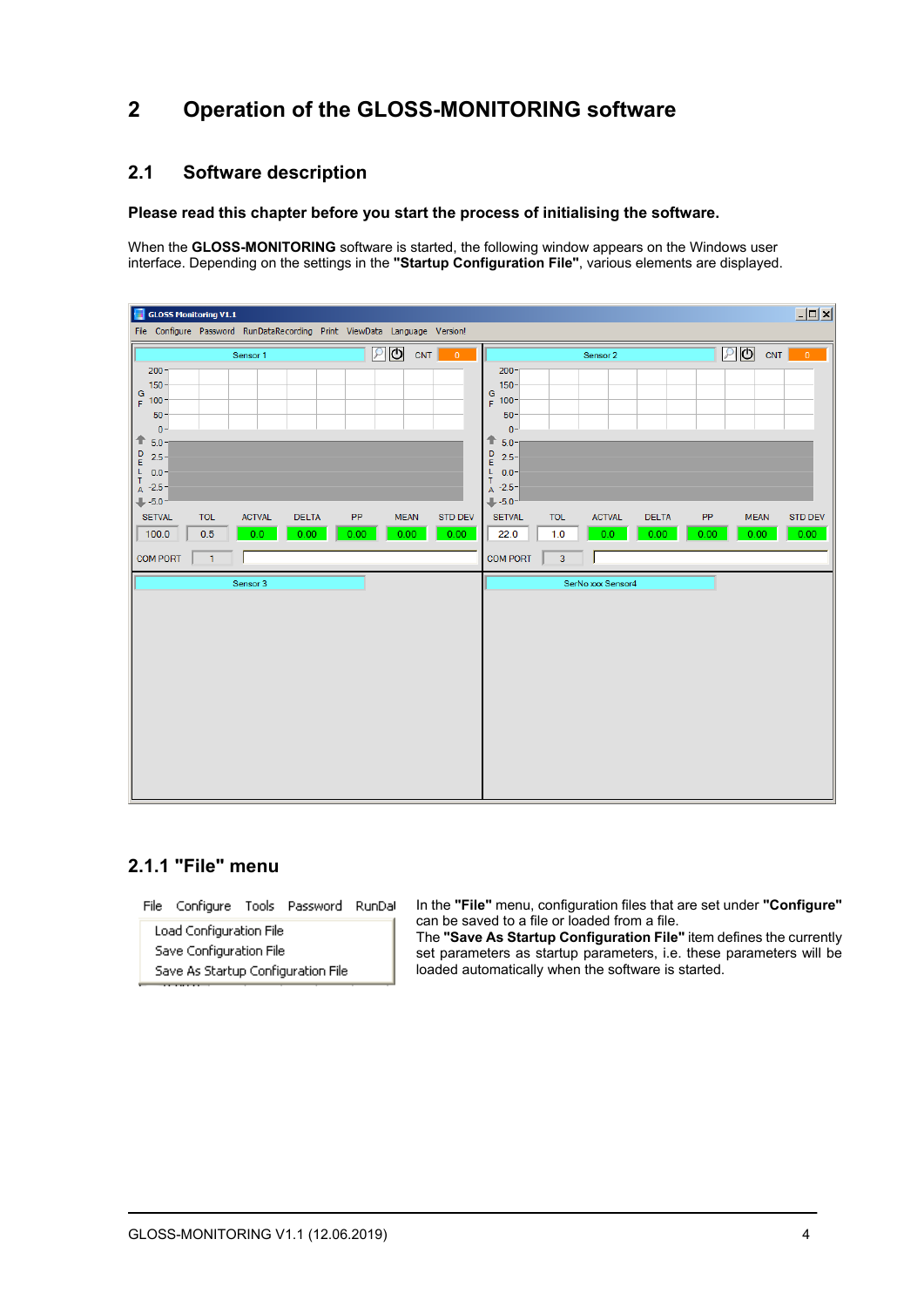# **2.1.2 "Configure" menu**

|                          |  | Configure Tools Password Rui |  |  |  |
|--------------------------|--|------------------------------|--|--|--|
| Set Sensor Configuration |  |                              |  |  |  |
| Set Product Parameter    |  |                              |  |  |  |
| Set Output Path          |  |                              |  |  |  |
| Set Record Mode          |  |                              |  |  |  |

The **"Configure"** menu can be used for performing certain parameter presettings.

A click on "**Set Sensor Configuration**" opens the following **SENSOR CONFIGURATION PANEL**:

| SENSOR CONFIGURATION PANEL |                    |                |                           |             |                       |                   |                    |                |                | $\vert x \vert$ |
|----------------------------|--------------------|----------------|---------------------------|-------------|-----------------------|-------------------|--------------------|----------------|----------------|-----------------|
| $\nabla$ ENABLE            |                    | Sensor 1       |                           |             | $\nabla$ ENABLE       |                   |                    | Sensor 2       |                |                 |
| <b>INSERT SENSOR NAME</b>  | Sensor 1           |                | <b>INSERT SENSOR NAME</b> |             | Sensor 2              |                   |                    |                |                |                 |
| $\nabla$ FIXED SETVALUE    | <b>GF SETVALUE</b> | 100.0          | TOLERANCE                 | 0.5         | <b>FIXED SETVALUE</b> |                   | <b>GF SETVALUE</b> |                | 22.0 TOLERANCE | $\vert$ 1.0     |
|                            |                    |                |                           |             |                       |                   |                    |                |                |                 |
| SELECT CONNECTION          | <b>COM PORT</b>    | $\overline{1}$ |                           | BAUD 115200 |                       | SELECT CONNECTION | <b>COM PORT</b>    | $\overline{3}$ |                | BAUD 115200     |
| $\Gamma$ ENABLE            |                    | Sensor 3       |                           |             | $\Gamma$ ENABLE       |                   |                    | Sensor 4       |                |                 |
|                            |                    |                |                           |             |                       |                   |                    |                |                |                 |
|                            |                    |                |                           |             |                       |                   |                    |                |                |                 |
|                            |                    |                |                           |             |                       |                   |                    |                |                |                 |
|                            |                    |                |                           |             |                       |                   |                    |                |                |                 |
| $\Gamma$ ENABLE            |                    | Sensor 5       |                           |             | $\Gamma$ ENABLE       |                   |                    | Sensor 6       |                |                 |
|                            |                    |                |                           |             |                       |                   |                    |                |                |                 |
|                            |                    |                |                           |             |                       |                   |                    |                |                |                 |
|                            |                    |                |                           |             |                       |                   |                    |                |                |                 |
|                            |                    |                |                           |             |                       |                   |                    |                |                |                 |
| $\Gamma$ ENABLE            |                    | Sensor 7       |                           |             | $\Gamma$ ENABLE       |                   |                    | Sensor 8       |                |                 |
|                            |                    |                |                           |             |                       |                   |                    |                |                |                 |
|                            |                    |                |                           |             |                       |                   |                    |                |                |                 |
|                            |                    |                |                           |             |                       |                   |                    |                |                |                 |
|                            |                    |                |                           |             |                       |                   |                    |                |                |                 |

If data should be recorded from a sensor, the sensor must be activated with **"ENABLE"**. In the **"INSERT SENSOR NAME"** field a name can be assigned to the sensor. This name will then be displayed in the main window, saved in the output file, and will also be printed.

The current gloss value, the deviation from the setpoint value, the peak-to-peak value, the calculated mean value, and the standard deviation are displayed in the main window. Mean value and standard deviation refer to the data in the graph.

The setpoint values for the gloss factors **GF Setvalue** as well as the respective tolerances are defined in the **SENSOR CONFIGURATON PANEL**. If the **FIXED SETVALUE** checkbox is activated, fixed setpoint values will be used, and these cannot be changed in the main window. If **FIXED SETVALUES** is not activated, the values can be changed in the main window during data recording.

The interface between a sensor and the PC is specified under **"SELECT CONNECTION"**.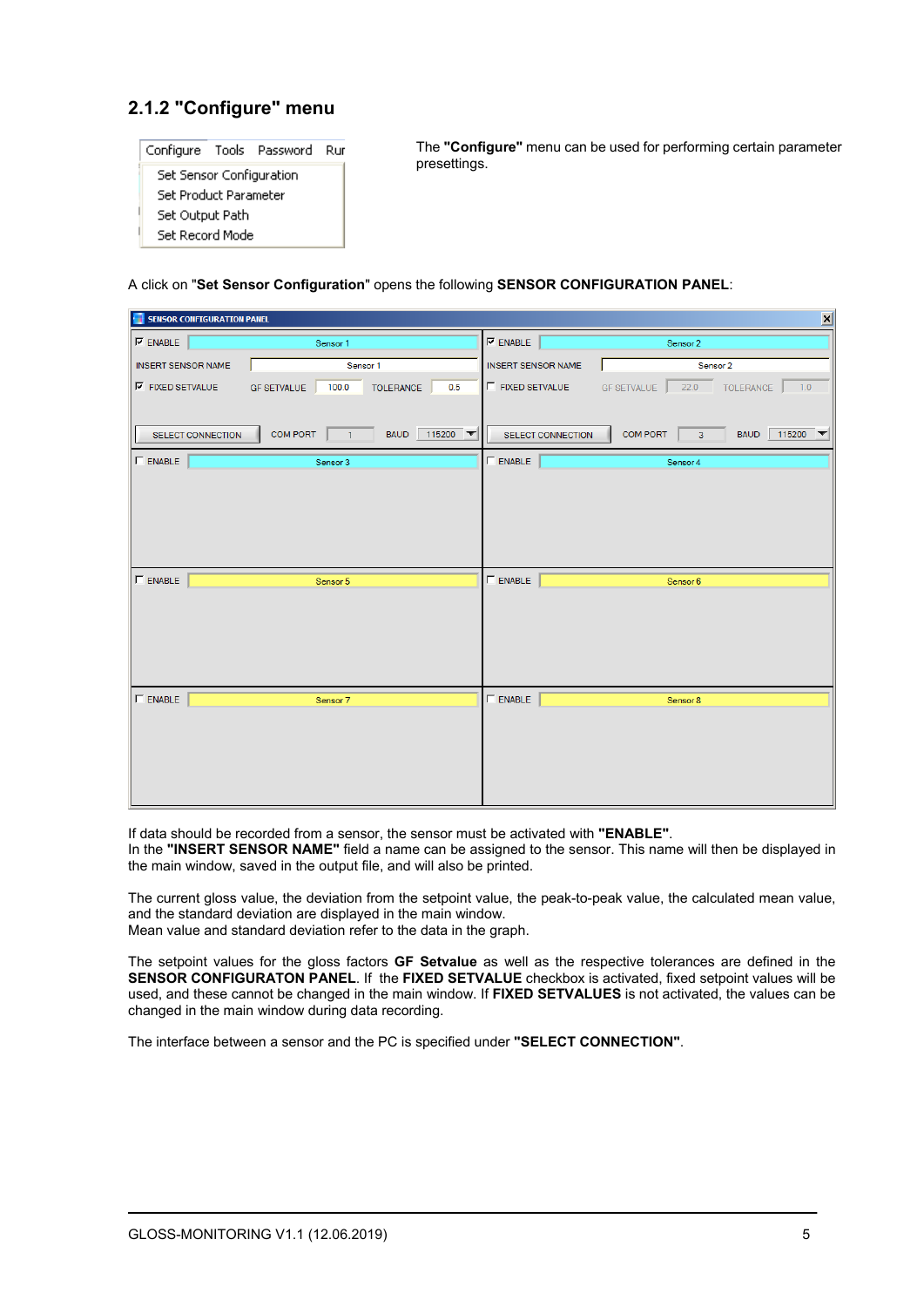#### A click on **"Set Product Parameter"** opens the **PRODUCT PARAMETER CONFIGURATION PANEL**:

| PRODUCT PARAMETER CONFIGURATION PANEL                                                                                  |                        |
|------------------------------------------------------------------------------------------------------------------------|------------------------|
| ENABLE AND SELECT PRODUCT PARAMETERS, WHICH ARE FIX AND<br>MUST BE STORED IN THE OUTPUT FILE AND PRINTED AT THE REPORT |                        |
| I⊽! ENABLE PRODUCT PARAMETER 1                                                                                         | Example Machine Number |
| <b>ENABLE PRODUCT PARAMETER 2</b><br>⊽                                                                                 | <b>Example Plant</b>   |
| <b>ENABLE PRODUCT PARAMETER 3</b>                                                                                      |                        |
| <b>ENABLE PRODUCT PARAMETER 4</b>                                                                                      |                        |
| <b>ENABLE PRODUCT PARAMETER 5</b>                                                                                      |                        |
|                                                                                                                        |                        |
| ENABLE AND SELECT PRODUCT PARAMETERS, WHICH MUST BE ENTERED<br>BY THE MACHINE OPERATOR WHEN THE MEASUREMENT STARTS     |                        |
| <b>V</b> ENABLE PRODUCT PARAMETER 6                                                                                    | Example Product Number |
| <b>ENABLE PRODUCT PARAMETER 7</b><br>⊽                                                                                 | Example Order Number   |
| <b>ENABLE PRODUCT PARAMETER 8</b><br>⊽                                                                                 | Example Operator       |
| <b>ENABLE PRODUCT PARAMETER 9</b><br>⊽                                                                                 | Example Appendix       |
| ENABLE PRODUCT PARAMETER 10                                                                                            |                        |

There are 5 parameters that can be individually entered. All these data are fixed and are, if they are enabled, saved in the file and printed in the report. Parameters 6 to 10, if they are enabled, must be entered by the operator after pressing **"Start"**. These data also are saved in the file and printed.

**Attention! The characters / \ : . \* ? " < > | must not be used.**

| ※ Insert Product Parameter |
|----------------------------|
| Example Product Number     |
|                            |
|                            |
|                            |
|                            |

#### Example:

**"ENABLE PRODUCT PARAMETER 6"** is activated and is assigned the input of **" Example Product Number"**. When **"RunDataRecording"** and **"Start"** is pressed, a window will appear prompting the operator to enter a Product Number.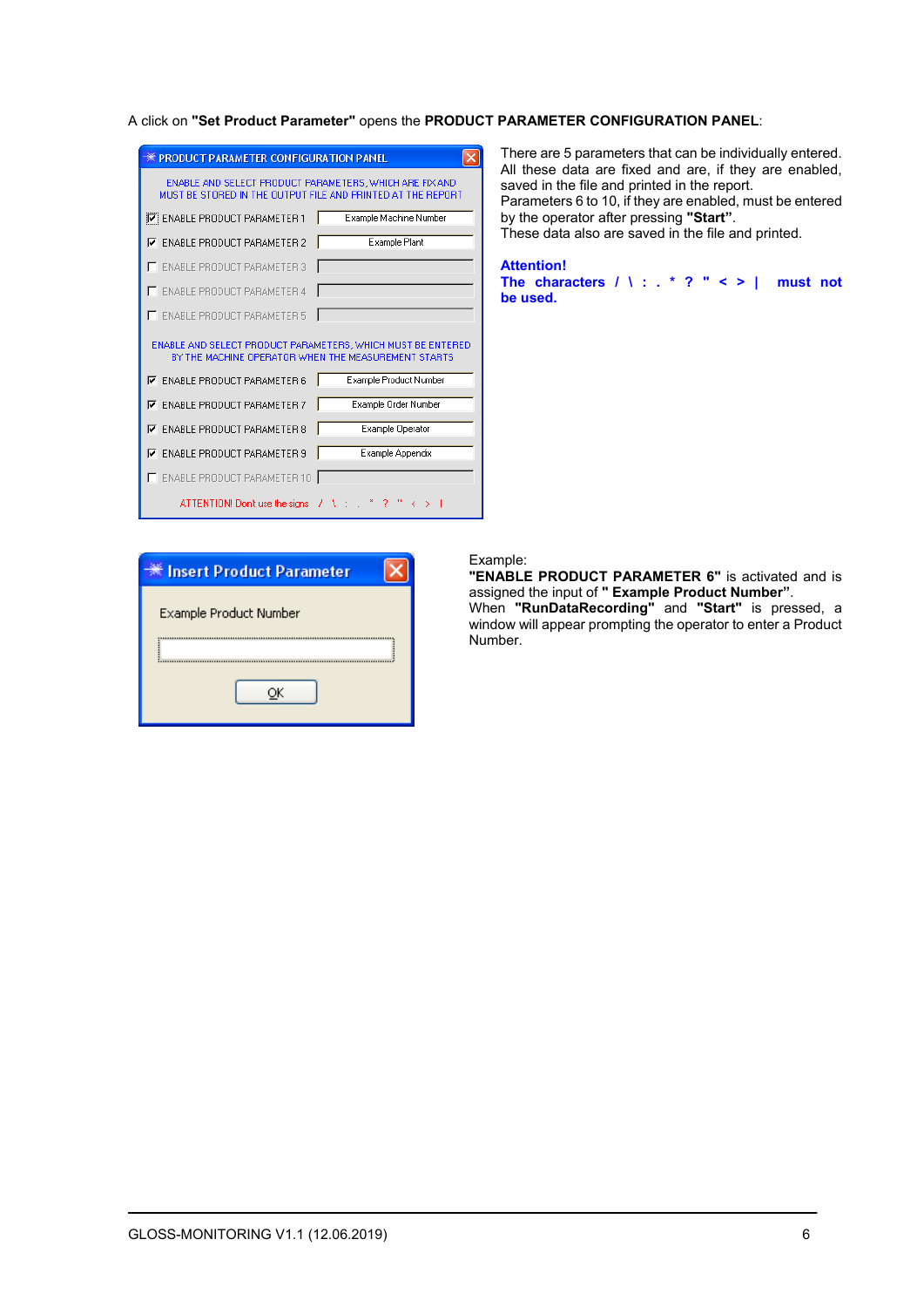A click on **"Set Output Path"** opens the **OUTPUT FILE CONFIGURATION PANEL**:

| <b>OUTPUT FILE CONFIGURATION PANEL</b><br>$\vert x \vert$              |
|------------------------------------------------------------------------|
| SELECT HOW TO CREATE THE OUTPUT FILENAME<br><b>V</b> SAVE DATA TO FILE |
| <b>Output Directory</b><br>d:\Mist                                     |
| SELECT A FILE EXTENSION xxx.<br>dat                                    |
| <b>F</b> OPERATOR CREATES FILENAME MANUALLY                            |
| $\nabla$ CREATE FILENAME AUTOMATICALLY WITH:                           |
| $\nabla$ PRODUCT PARAMETER 1<br><b>F</b> PRODUCT PARAMETER 6           |
| <b>F PRODUCT PARAMETER 2</b><br><b>F</b> PRODUCT PARAMETER 7           |
| PRODUCT PARAMETER 3<br><b>F</b> PRODUCT PARAMETER 8                    |
| <b>F PRODUCT PARAMETER 4</b><br><b>F</b> PRODUCT PARAMETER 9           |
| <b>F PRODUCT PARAMETER 5 F PRODUCT PARAMETER 10</b>                    |
| SELECT DATA WHICH SHOULD BE SAVED TO FILE                              |
| $\nabla$ TEMP<br>l⊽ GF                                                 |
| $\overline{V}$ DELTAGE                                                 |
| l⊽ PP                                                                  |
| $\overline{M}$ MFAN GF                                                 |
| $\nabla$ STDDEV GF                                                     |
| $\nabla$ V-No:                                                         |
| $\nabla$ CH DIR                                                        |
| $\nabla$ CH REF                                                        |

This window is used for defining the output file.

"**SAVE DATA TO FILE"** determines whether the data should be stored to a file, or whether they should be visualized only. If "**SAVE DATA TO FILE"** is not enabled, all setting possibilities will be faded out.

If **"OPERATOR CREATES FILENAME MANUALLY"** is activated, the software, after the operated presses "**Start"**, prompts the operator to define an output file.

If **"CREATE FILENAME AUTOMATICALLY"** is activated, the software automatically creates the output file.

The output path is determined with **"Output Directory"**. The file name comprises the activated **"PRODUCT PARAMETER"**, the sensor name and the extension defined under **"SELECT A FILE EXTENSION"**.

Under "**SELECT DATA WHICH SHOULD BE SAVED TO FILE"** that data are selected, which should be stored.

#### **INFO!**

If the output file should be opened with Microsoft EXCEL, the regional settings in Windows should first be set to an Anglo-American country (Great Britain, U.S.A., ...). The reason for this is that EXCEL interprets a number with comma as a date information. If the file is saved in Anglo-American mode and the regional settings are then set back to your respective country, EXCEL will recognise a number with comma correctly. If the file is saved in the Anglo-American mode, and if the regional settings are then set back to the respective country, EXCEL recognises the gloss factor as a floating point number.

The following steps must be performed to change to an Anglo-American language:

Start  $\rightarrow$  Settings  $\rightarrow$  Control Panel  $\rightarrow$  Regional and Language Settings

An Anglo-American language can then be selected in the "Regional Settings" tab.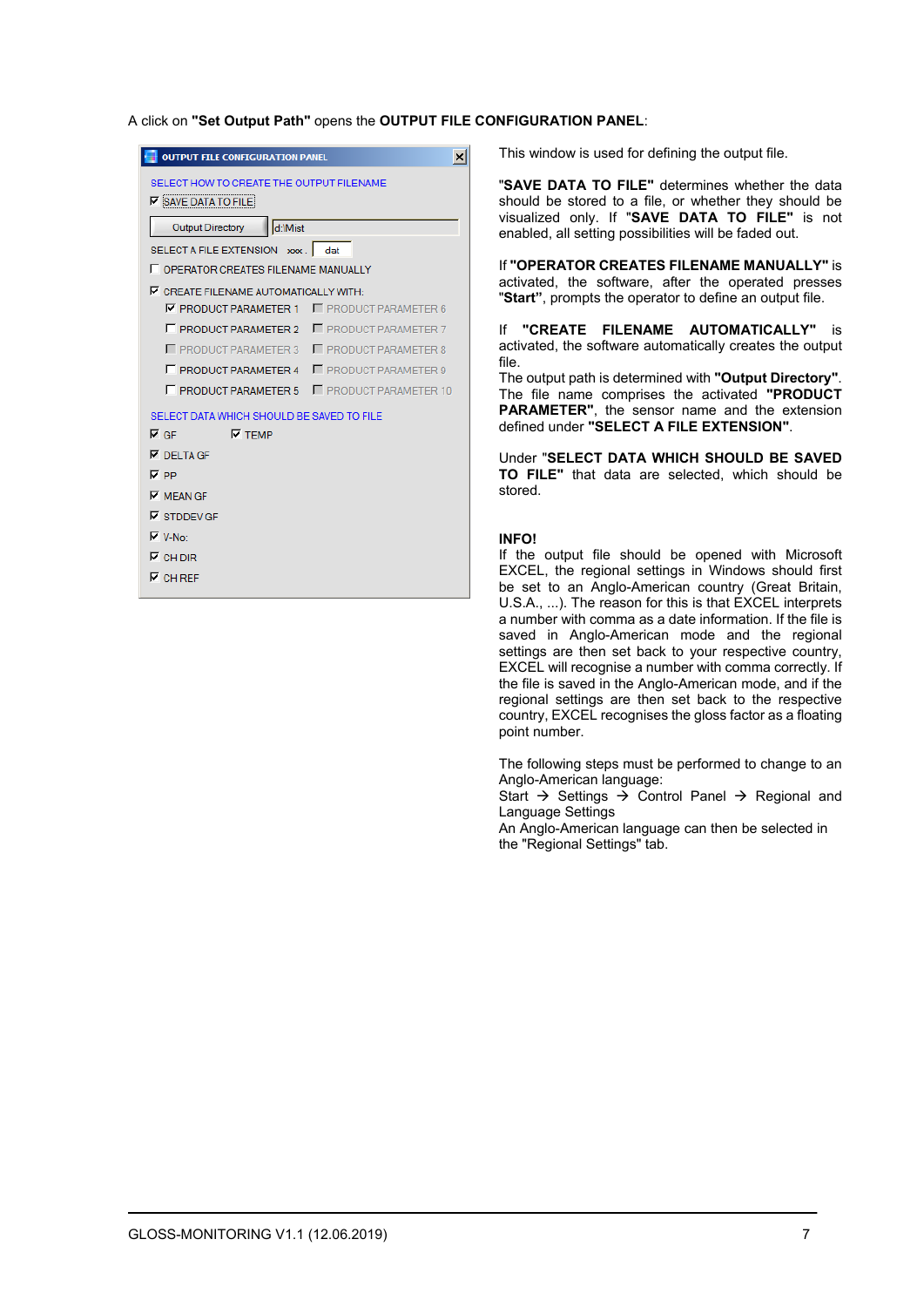#### A click on **"Select Record Mode"** opens the **RECORDER CONFIGURATION PANEL**:

| <b>** RECORDER CONFIGURATION PANEL</b>        |
|-----------------------------------------------|
| SELECT THE BECOBD MODE                        |
| <b>SELECT DATA RECORDING</b><br>ALITO LIMITED |
| RECORD-TIME INTERVAL IN SECONDS               |
| VALUES TO BE RECORDED (MAX 50 000)<br>1000    |

This window is used for determining the data recording mode.

With **"AUTO LIMITED"**, an adjustable number of data is recorded after an adjustable time interval.

With **"AUTO UNLIMITED"** data are recorded after an adjustable time interval until recording is stopped by pressing "Stop".

With **"AUTO TRIGGERED"** the sensor automatically sends data which are then recorded and saved.

#### **Attention!**

**For using the "AUTO TRIGGERED" function the sensor must operate in one of the trigger modes, because data only are sent when the trigger condition drops (cf. instruction manual GLOSS-Scope).**

| Password                        |                                                                              | RunDataRecording                              | Print | Vir |
|---------------------------------|------------------------------------------------------------------------------|-----------------------------------------------|-------|-----|
| Change Password                 | Activate Password Protection                                                 | Deactivate Password Protection                |       |     |
| <b>** CHANGE PASSWORD PANEL</b> |                                                                              |                                               |       |     |
|                                 | <b>CHANGE PASSWORD</b><br>ENTER PASSWORD<br>NEW PASSWORD<br>CONFIRM PASSWORD | IT ENABLE PASSWORD PROTECTION<br>SAVE OHONGES |       |     |

### **2.1.3 "Password" menu**

The **"File"** and **"Configure"** items can be protected by a password. Password protection can be enabled and disabled. The default password is: 0000000000 (in words: 10 zeroes). The password can be individually changed.

When password protection is enabled, the menu items **"File"** and **"Configuration"** only can be accessed after pressing **"Deactivate Password Protection"** and entering the correct password.

#### **Attention!**

**Password protection must be activated again with "Activate Password Protection".**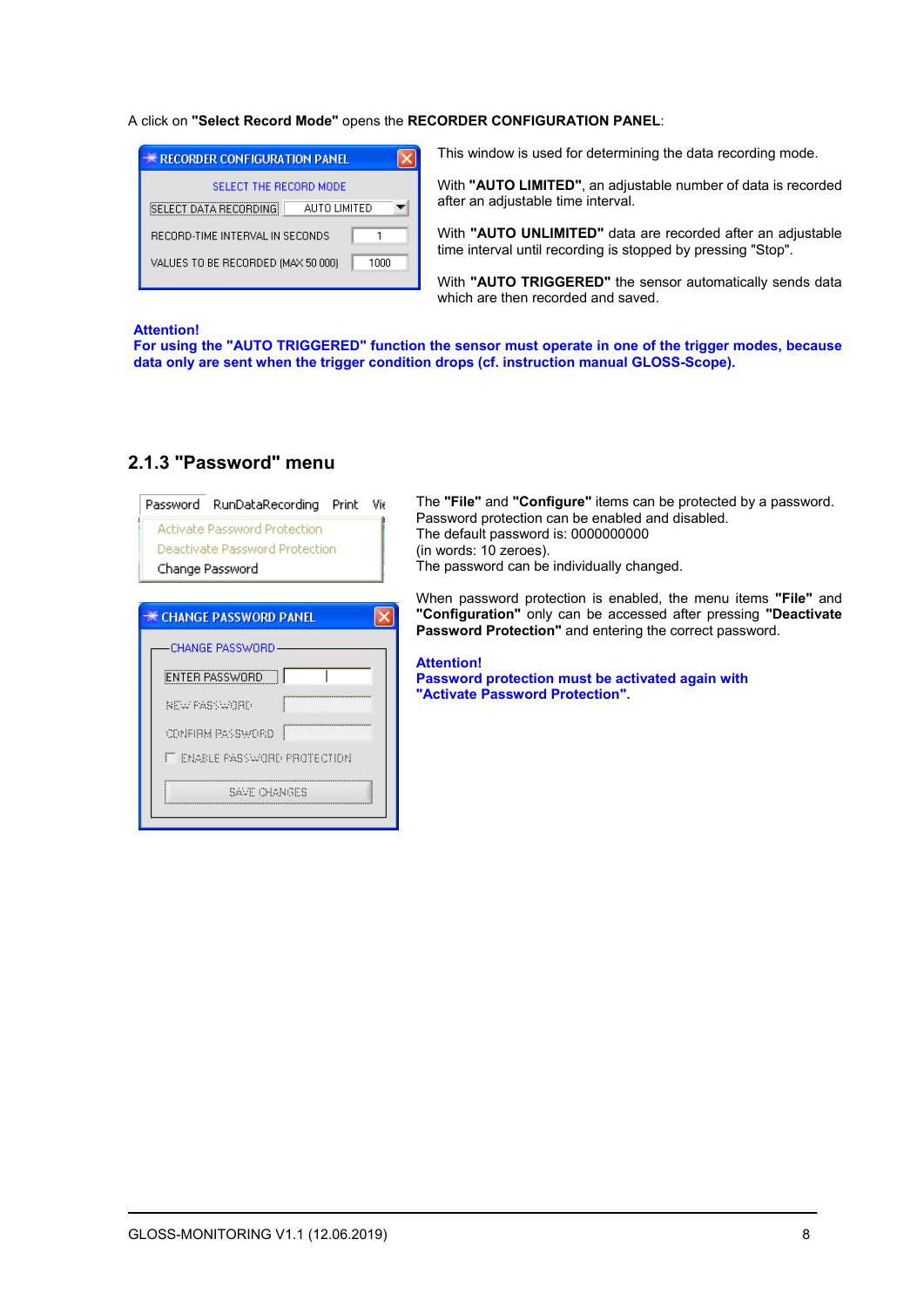# **2.1.4 "RunDataRecording" menu**

| RunDataRecording |
|------------------|
| Start            |
| Pause            |
| Continue         |
| Stop             |

In this menu item data recording can be started with **"Start"** and stopped with **"Stop"**. Data recording furthermore can be paused with **"Pause"** and then continue again with **"Continue"**.

When **"Start"** is pressed, the product parameters 6 to 10 that are enabled in **"Set Product Parameter"** must be entered.

If **OPERATOR CREATES FILENAME MANUALLY** is activated under **"Set Output Path"**, the operator will be prompted to specify a file.



The data selected in the **OUTPUT FILE CONFIGURATION PANEL** are immediately saved in the correspondingly created file, if this is activated.

The total number of recorded values is shown in the **CNT** display.

The **GF** graph shows the current gloss value **ACTVAL,** and the **DELTA** graph shows the deviation from the setpoint value **SETVAL**.

The setpoint values **SETVAL** that are set in the **SENSOR CONFIGURATION PANEL** are displayed under the graphs. The current gloss value **ACTVAL** and the deviation from the setpoint value **DELTA** also are displayed.

This deviation in addition is visualized in the graph whose background turns red if **d** exceeds the set tolerance.

The **PP** display shows the peak-to-peak value if the sensor operates with **TRIGGER=SELF** or **EXT1** (see manual GLOSS Scope).

**MEAN** and **STD DEV** provide information about the mean value and the standard deviation of the data in the graph.

If **FIXED SETVALUES** in the **SENSOR CONFIGURATION PANEL** is deactivated, the **SETVALUES** function elements have a white background, and with a right-click on one of the function elements the actual values that are shown in the displays can be directly accepted as **SETVALUES**. The values can be directly edited by double-clicking with the left mouse button or by pressing F2.



The Y-axis of the graph can be scaled by clicking on the arrows.



A click on the **RESET** button sets the graphs in all three tabs to zero.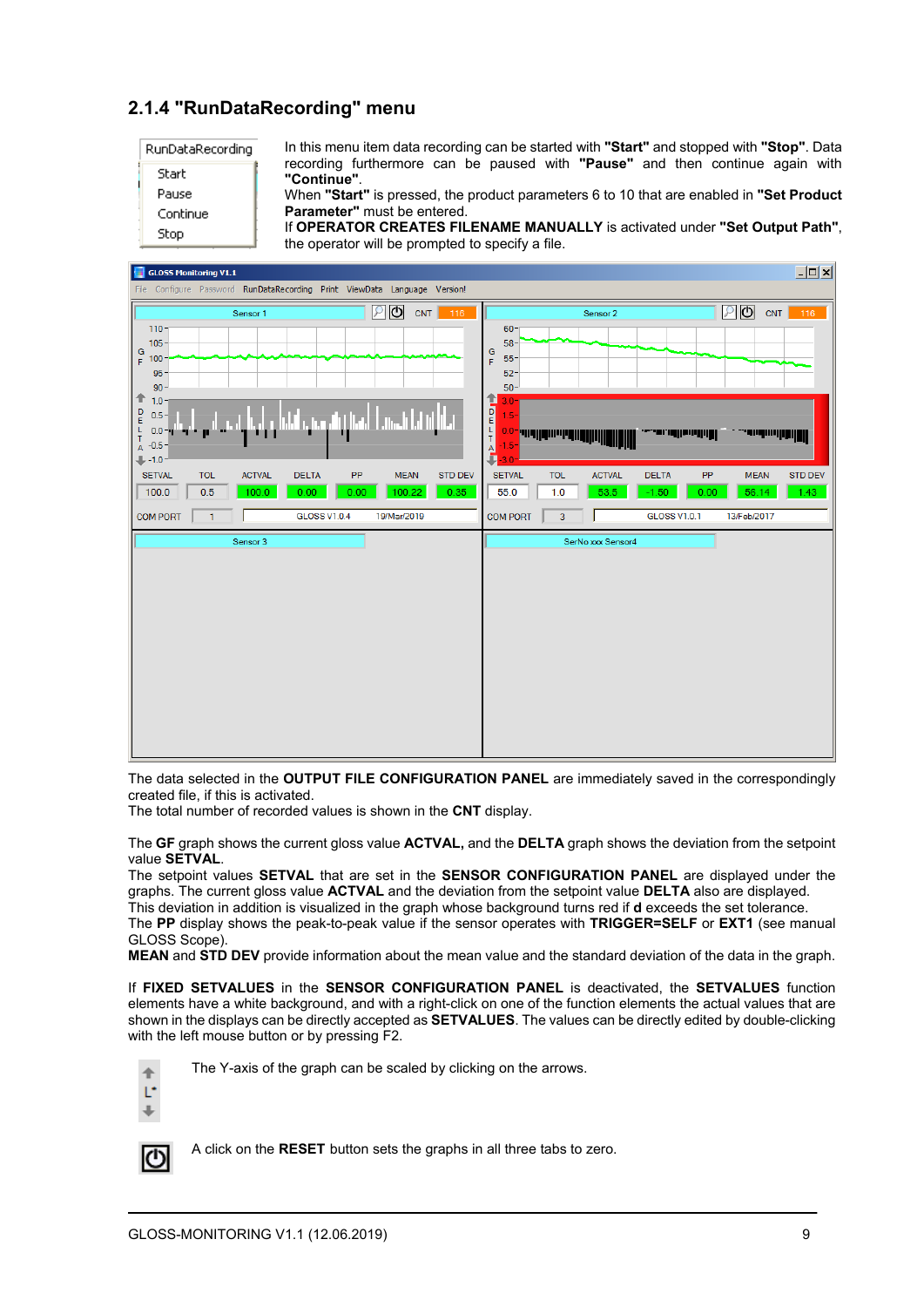

**A click on the magnifier icon opens a panel with a magnified view of the respective sensor window.**



## **ATTENTION!**

For memory space reasons only the last 100 values are displayed in the graphs. The output file, however, contains all the values and can be opened in the **"ViewData" menu**.